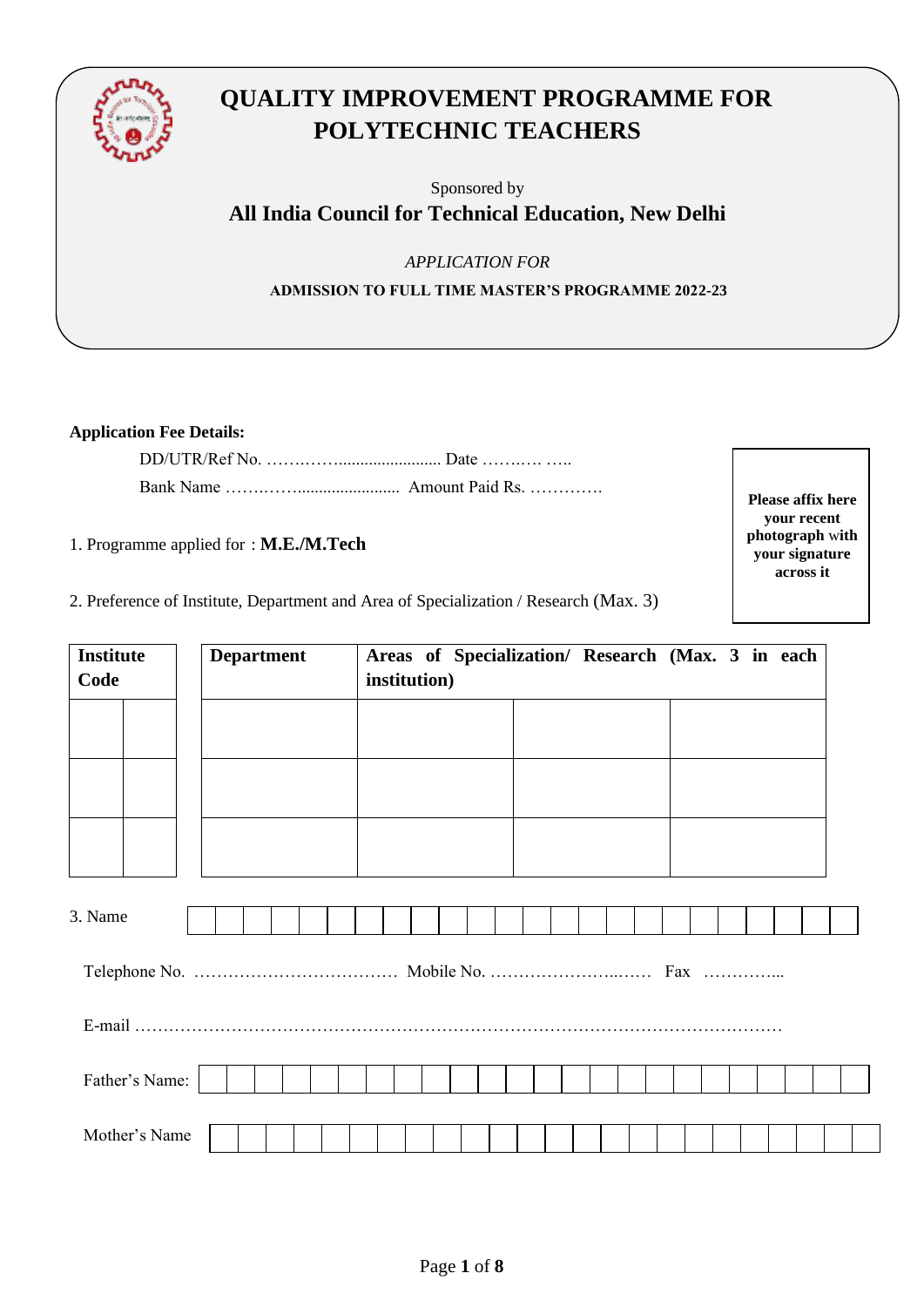| 4. Designation                                                                                               |  |  |  |  |                    |  |  |  |     |  |                      |  |  |      |          |  |  |  |
|--------------------------------------------------------------------------------------------------------------|--|--|--|--|--------------------|--|--|--|-----|--|----------------------|--|--|------|----------|--|--|--|
|                                                                                                              |  |  |  |  |                    |  |  |  |     |  |                      |  |  |      |          |  |  |  |
| Department                                                                                                   |  |  |  |  |                    |  |  |  |     |  |                      |  |  |      |          |  |  |  |
|                                                                                                              |  |  |  |  |                    |  |  |  |     |  |                      |  |  |      |          |  |  |  |
| Institute                                                                                                    |  |  |  |  |                    |  |  |  |     |  |                      |  |  |      |          |  |  |  |
|                                                                                                              |  |  |  |  |                    |  |  |  |     |  |                      |  |  |      |          |  |  |  |
| Street/Location                                                                                              |  |  |  |  |                    |  |  |  |     |  |                      |  |  |      |          |  |  |  |
|                                                                                                              |  |  |  |  |                    |  |  |  |     |  |                      |  |  |      |          |  |  |  |
| City & State                                                                                                 |  |  |  |  |                    |  |  |  |     |  |                      |  |  | PIN. |          |  |  |  |
|                                                                                                              |  |  |  |  |                    |  |  |  |     |  |                      |  |  |      |          |  |  |  |
| Is your institution an AICTE approved diploma level institution ? (Yes/No):                                  |  |  |  |  |                    |  |  |  |     |  |                      |  |  |      |          |  |  |  |
|                                                                                                              |  |  |  |  |                    |  |  |  |     |  |                      |  |  |      |          |  |  |  |
|                                                                                                              |  |  |  |  |                    |  |  |  |     |  |                      |  |  |      |          |  |  |  |
| 2021-22 Extension of Approval (EOA) No./Date (Attach Copy of EOA):                                           |  |  |  |  |                    |  |  |  |     |  |                      |  |  |      |          |  |  |  |
|                                                                                                              |  |  |  |  |                    |  |  |  |     |  |                      |  |  |      |          |  |  |  |
|                                                                                                              |  |  |  |  |                    |  |  |  |     |  |                      |  |  |      |          |  |  |  |
|                                                                                                              |  |  |  |  |                    |  |  |  |     |  |                      |  |  |      |          |  |  |  |
| 5. Address for Correspondence:                                                                               |  |  |  |  |                    |  |  |  |     |  |                      |  |  |      |          |  |  |  |
|                                                                                                              |  |  |  |  |                    |  |  |  |     |  |                      |  |  |      |          |  |  |  |
|                                                                                                              |  |  |  |  |                    |  |  |  |     |  |                      |  |  |      |          |  |  |  |
|                                                                                                              |  |  |  |  |                    |  |  |  |     |  |                      |  |  |      |          |  |  |  |
|                                                                                                              |  |  |  |  |                    |  |  |  |     |  |                      |  |  |      |          |  |  |  |
|                                                                                                              |  |  |  |  |                    |  |  |  |     |  |                      |  |  |      |          |  |  |  |
|                                                                                                              |  |  |  |  |                    |  |  |  |     |  |                      |  |  |      |          |  |  |  |
|                                                                                                              |  |  |  |  |                    |  |  |  |     |  |                      |  |  |      |          |  |  |  |
|                                                                                                              |  |  |  |  |                    |  |  |  | PIN |  |                      |  |  |      |          |  |  |  |
|                                                                                                              |  |  |  |  |                    |  |  |  |     |  |                      |  |  |      |          |  |  |  |
| 6. Personal Data:                                                                                            |  |  |  |  |                    |  |  |  |     |  |                      |  |  |      |          |  |  |  |
|                                                                                                              |  |  |  |  | Date /Month / Year |  |  |  |     |  |                      |  |  |      |          |  |  |  |
| (Tick Mark)<br>${\rm SC}$<br>$\operatorname{ST}$<br>OBC<br>$\operatorname{GEN}$<br>Date of Birth<br>Category |  |  |  |  |                    |  |  |  |     |  |                      |  |  |      |          |  |  |  |
| Physically                                                                                                   |  |  |  |  |                    |  |  |  |     |  | Economically         |  |  |      |          |  |  |  |
| Handicapped (PH)                                                                                             |  |  |  |  | (Yes/No)           |  |  |  |     |  | Weaker Section (EWS) |  |  |      | (Yes/No) |  |  |  |
| Female<br>Transgender<br>Gender (Tick Mark):<br>Male                                                         |  |  |  |  |                    |  |  |  |     |  |                      |  |  |      |          |  |  |  |

Aadhar No. :……………………………. Minority if any (Tick Mark) : Buddhists, Christians, Muslims, Sikhs, Zoroastrians (Parsis), other (specify)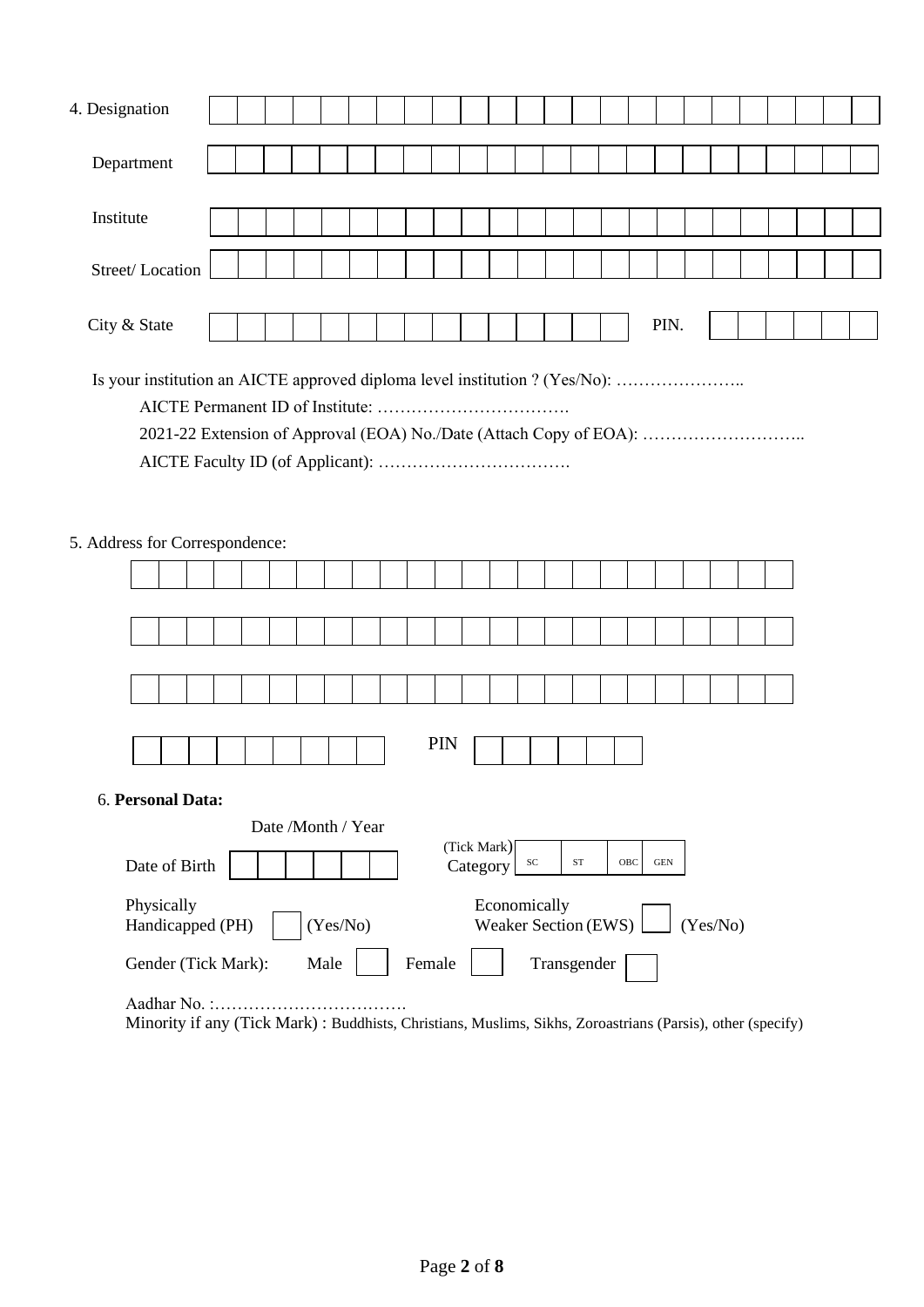**7. Teaching Experience at Degree or Diploma Level as on 30th March, 2022:** Please list details of teaching experience in chronological order (including the present one) and attach attested copies of relevant certificates, in support of each entry, from the Principals/Heads of the institution, where you have taught. **Entries not supported by certificates will not be considered.**

| S. No. | Name and Address of Employer &<br><b>Institution</b> |  |  | <b>Duration</b> |    |                  | <b>Designation</b> |
|--------|------------------------------------------------------|--|--|-----------------|----|------------------|--------------------|
|        |                                                      |  |  | From            | To | Year -<br>months |                    |
|        |                                                      |  |  |                 |    |                  |                    |
|        |                                                      |  |  |                 |    |                  |                    |
|        |                                                      |  |  |                 |    |                  |                    |

## **Total Teaching Experience: ………Years………. Months**

**8. Academic Data:** Please write down the following details final aggregate marks of UG degrees and attach attested copies of all mark sheets and degree.

# **B.E./ B.Tech./ B. Arch./ B.Sc. (Engg.) Equivalent. (**Tick the appropriate degree)

Name & Branch of the Exam Passed: …………………………………………………………

| Semester/<br>Year | University /<br>Institution | Session /<br>Year of<br>Passing | Branch/<br>Specializati<br>on | Class/<br>Division | Marks<br>Obtained<br>Max | Percentage<br>of Marks<br>Obtained | $\mbox{GPA} /$<br><b>CGPA</b><br>$($ If |
|-------------------|-----------------------------|---------------------------------|-------------------------------|--------------------|--------------------------|------------------------------------|-----------------------------------------|
|                   |                             |                                 |                               |                    | <b>Marks</b>             |                                    | Applicable)                             |
|                   |                             |                                 |                               |                    |                          |                                    |                                         |
|                   |                             |                                 |                               |                    |                          |                                    |                                         |
|                   |                             |                                 |                               |                    |                          |                                    |                                         |
|                   |                             |                                 |                               |                    |                          |                                    |                                         |
|                   |                             |                                 |                               |                    |                          |                                    |                                         |
|                   |                             |                                 |                               |                    |                          |                                    |                                         |
|                   |                             |                                 |                               |                    |                          |                                    |                                         |
|                   |                             |                                 |                               |                    |                          |                                    |                                         |

**Final aggregate marks of UG degrees: …………………….…** 

**Final aggregate %age marks of UG degrees: ………………..** 

#### **Conversion Formula in case of GPA/CGPA: ……………………………………………**

(Kindly attach proof of authenticated conversion formula in case marks are written after converting GPA/ CGPA)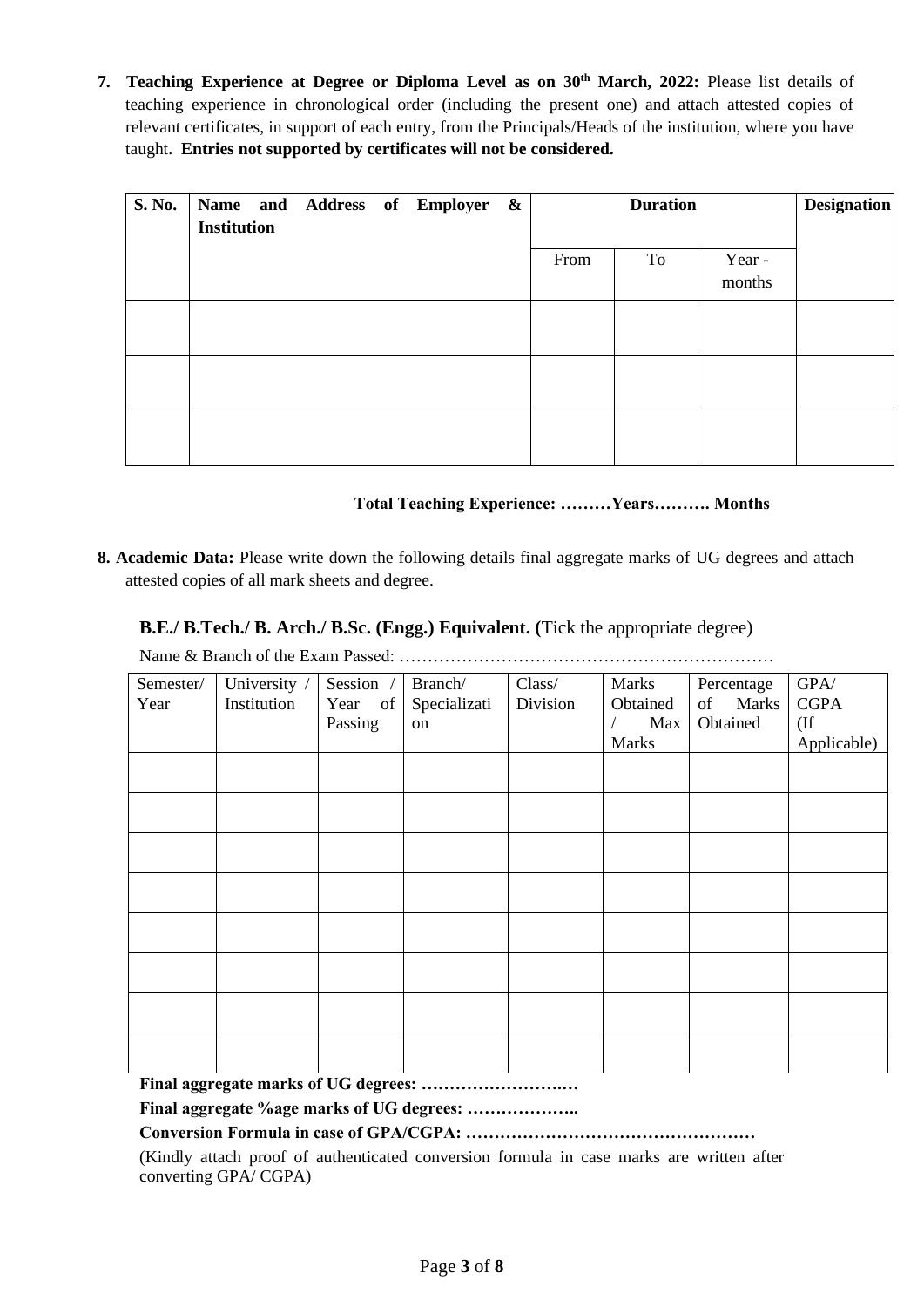# **AMIE/AMAeSI/AMIIChE/AMIETE/ Other such qualifications**

| Semester/ | University / | Session | Branch/      | Class/   | Marks        | Percentage  | <b>CGPA</b> |
|-----------|--------------|---------|--------------|----------|--------------|-------------|-------------|
| Year      | Institution  | Year of | Specializati | Division | Obtained     | of<br>Marks | $($ If      |
|           |              | Passing | on           |          | Max          | Obtained    | Applicable) |
|           |              |         |              |          | <b>Marks</b> |             |             |
|           |              |         |              |          |              |             |             |
|           |              |         |              |          |              |             |             |
|           |              |         |              |          |              |             |             |
|           |              |         |              |          |              |             |             |
|           |              |         |              |          |              |             |             |
|           |              |         |              |          |              |             |             |
|           |              |         |              |          |              |             |             |
|           |              |         |              |          |              |             |             |

Name of the Exam Passed: …………………………………………………………….

**Conversion Formula in case of GPA/CGPA: ………………………………………………** (Kindly attach proof of authenticated conversion formula in case marks are written after converting GPA/ CGPA)

**9.** If you have **AMIE/AMAeSI/AMIIChE/AMIETE/** Other such qualifications, please indicate your earlier qualification (B.Sc. or Diploma) and attach copies of relevant mark sheets.

Earlier Qualification:

……………………………………………………………..

**10. Short Term Courses (STCs) Attended:** Please list in chronological order and enclose attested copies of relevant certificates. **(of not less than one-week duration).**

| Organized by<br>Name of the course |      | Duration |
|------------------------------------|------|----------|
|                                    | From | To       |
|                                    |      |          |
|                                    |      |          |
|                                    |      |          |
|                                    |      |          |
|                                    |      |          |
|                                    |      |          |
|                                    |      |          |
|                                    |      |          |

| Total No. of Three or More Weeks STCs Attended: |
|-------------------------------------------------|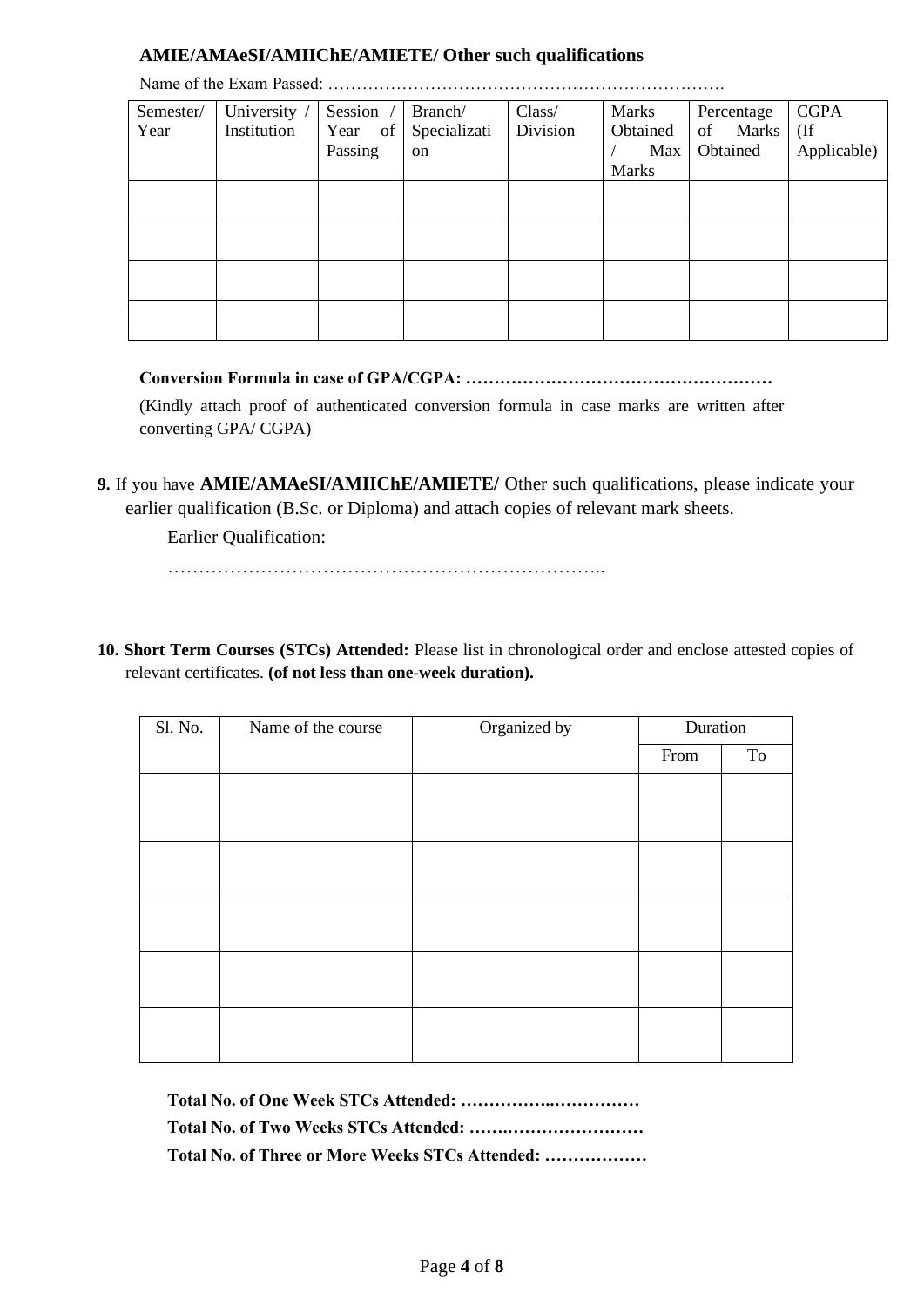**11. Research Papers:** Please List & enclose a 'Xerox copy of the Best 5 papers published:

| Sl.No. | Title of Paper | Name $(s)$ of | Name of Journal, | DOI of    |
|--------|----------------|---------------|------------------|-----------|
|        |                | Author(s)     | Vol. No. & Year  | Published |
|        |                |               | of Publication   | Paper     |
|        |                |               |                  |           |
|        |                |               |                  |           |
|        |                |               |                  |           |
|        |                |               |                  |           |
|        |                |               |                  |           |
|        |                |               |                  |           |
|        |                |               |                  |           |
|        |                |               |                  |           |
|        |                |               |                  |           |
|        |                |               |                  |           |

**Total No. of Papers claimed: ……………..……………**

**12. List of significant contributions made in Community Development Programme. (attach certificate from Head of Institution)**

| Sl.No. | Name of the Programme | Details of Programme |
|--------|-----------------------|----------------------|
|        |                       |                      |
|        |                       |                      |
|        |                       |                      |
|        |                       |                      |
|        |                       |                      |
|        |                       |                      |
|        |                       |                      |

**Total No. of Community Development Programme: ……………..……………**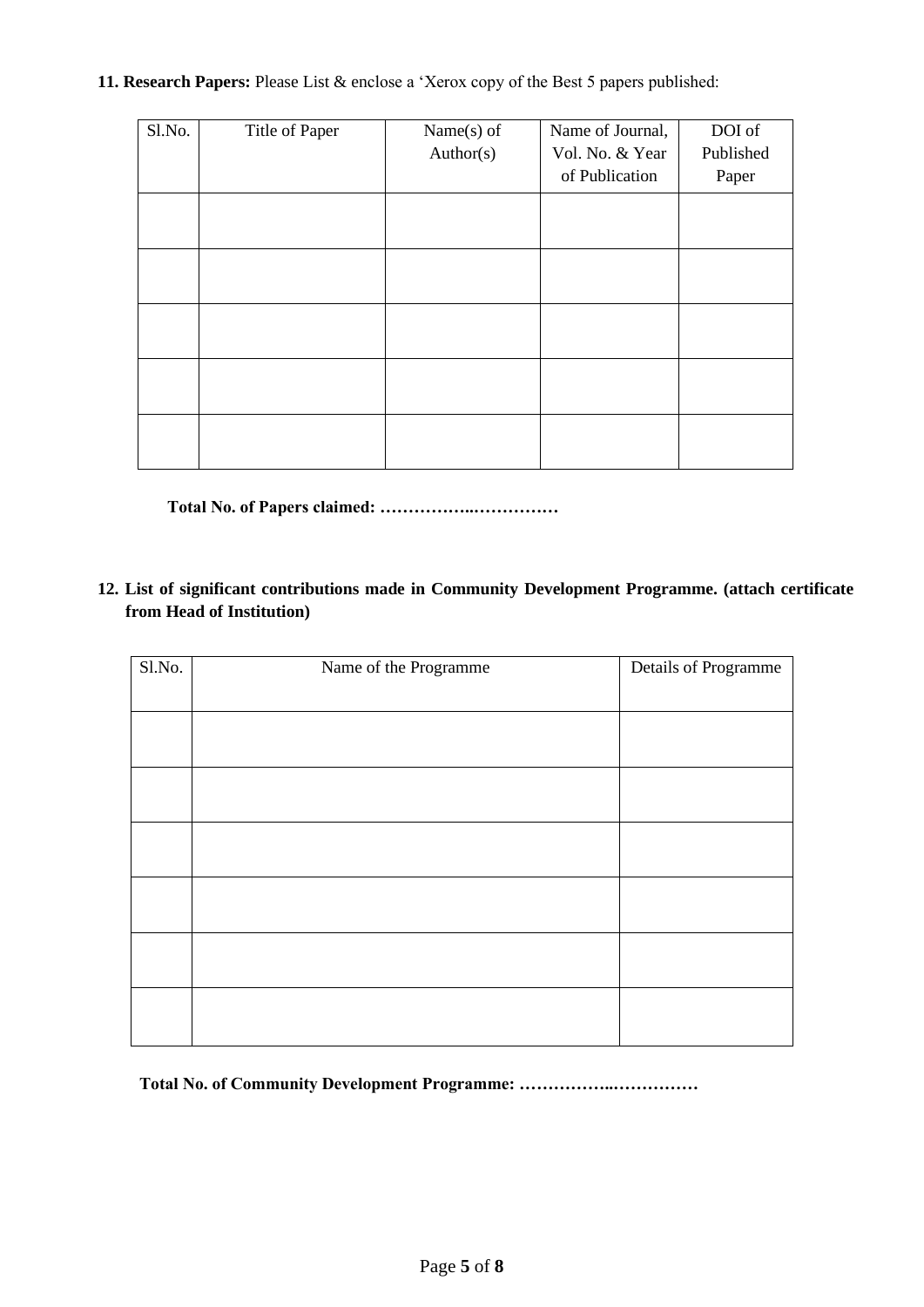## **13. List of Monographs prepared/ Books written/ Course material prepared/ Course manuals prepared. (Attach relevant Proofs Certified by Head of Institution)**

| Sl. | Title of Monographs/Books/ Course material/ Manuals | <b>Other Details</b> |
|-----|-----------------------------------------------------|----------------------|
| No. | prepared                                            |                      |
|     |                                                     |                      |
|     |                                                     |                      |
|     |                                                     |                      |
|     |                                                     |                      |
|     |                                                     |                      |
|     |                                                     |                      |
|     |                                                     |                      |
|     |                                                     |                      |
|     |                                                     |                      |

**14. List of Consultancy work done for Industry. (Attach relevant Proofs Certified by Head of Institution))**

| Sl.No. | Details of consultancy work done | Revenue Earned |
|--------|----------------------------------|----------------|
|        |                                  |                |
|        |                                  |                |
|        |                                  |                |
|        |                                  |                |
|        |                                  |                |
|        |                                  |                |
|        |                                  |                |
|        |                                  |                |
|        |                                  |                |
|        |                                  |                |
|        |                                  |                |
|        |                                  |                |
|        |                                  |                |

**Total No. of Consultancy projects done for Industry: ……………………..**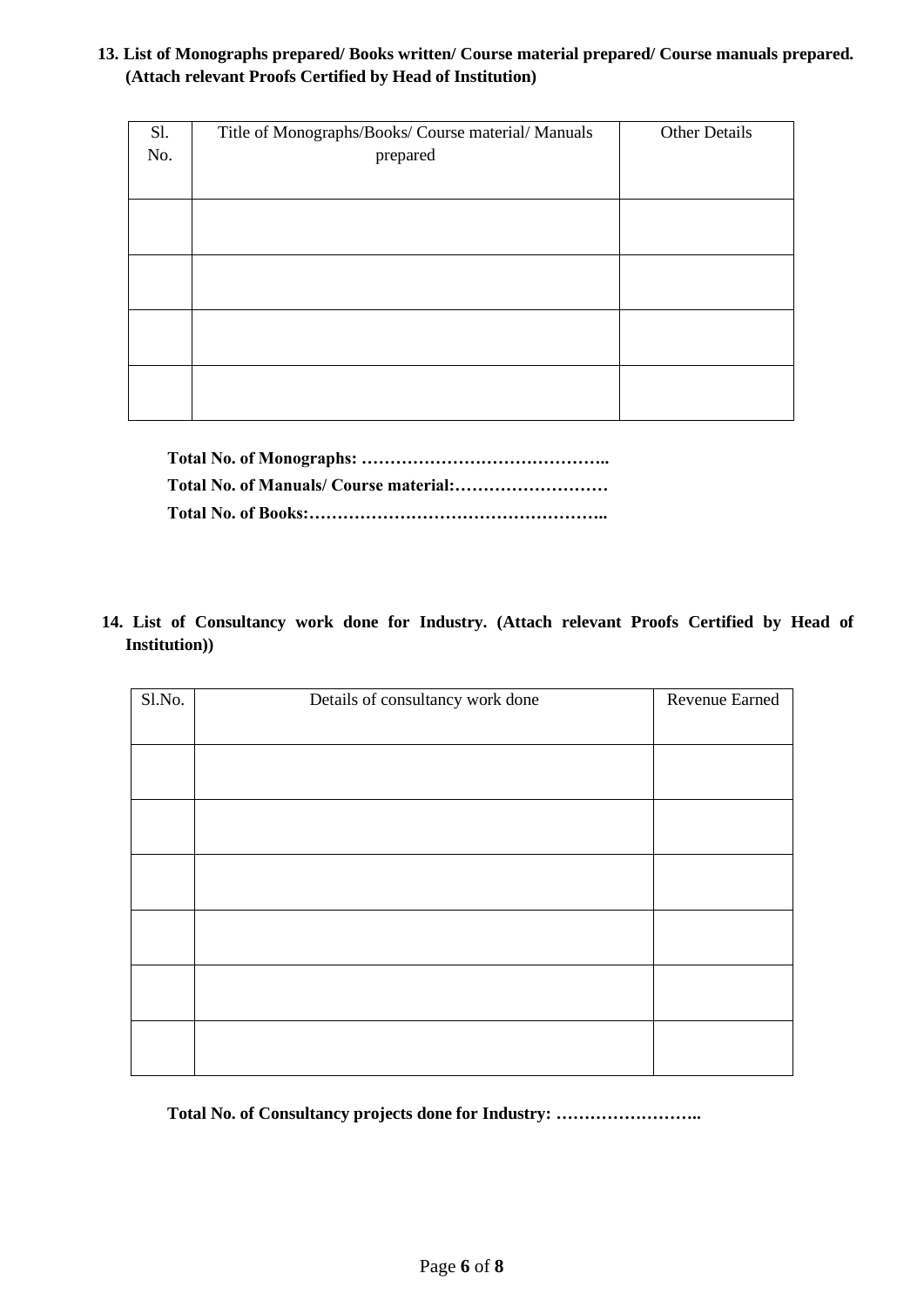#### **15. Industrial/ Research Experience as on 30th March, 2022 (please list and enclose copies of relevant certificates.)**

| Sl.No. | Name of Organization | Period of Employment |    | Designation   |
|--------|----------------------|----------------------|----|---------------|
|        |                      | From                 | To | and Nature of |
|        |                      |                      |    | duties        |
|        |                      |                      |    |               |
|        |                      |                      |    |               |
|        |                      |                      |    |               |
|        |                      |                      |    |               |
|        |                      |                      |    |               |
|        |                      |                      |    |               |
|        |                      |                      |    |               |
|        |                      |                      |    |               |
|        |                      |                      |    |               |
|        |                      |                      |    |               |
|        |                      |                      |    |               |
|        |                      |                      |    |               |

#### **Total Industrial/ Research Experience: ………Years………. Months**

#### **16. Declaration:**

- (a) I declare that all the information given by me in this application form are correct to the best of my knowledge and belief, and I understand that false or incomplete information would cause invalidation of the application.
- (b) I shall abide by the decision of the QIP (Poly) Co-ordination Committee in all matters pertaining to admissions. The decision of the Committee shall be final and binding on me.
- (c) I shall abide by the rules and regulations of the Institute to which I will be offered admission, if selected.
- (d) Out of the institutions offering admission under **QIP (Poly)** I shall never have any concern whatsoever of any purpose, with any institution other than the one in which I will be offered admission, if selected.
- (e) For all level of actions, suits and proceedings, the jurisdiction of a court of law shall be deemed to lie exclusively at the place at which the institution to which I am admitted (if selected) is situated or the place where the office of the Principal Coordinator QIP (Poly) is located for the time being as applicable and no other court or place.
- (f) I understand the contents of this form and, particularly, this declaration being made here.

Place ………….……… Date…………… Signature of the Applicant ………..…………………